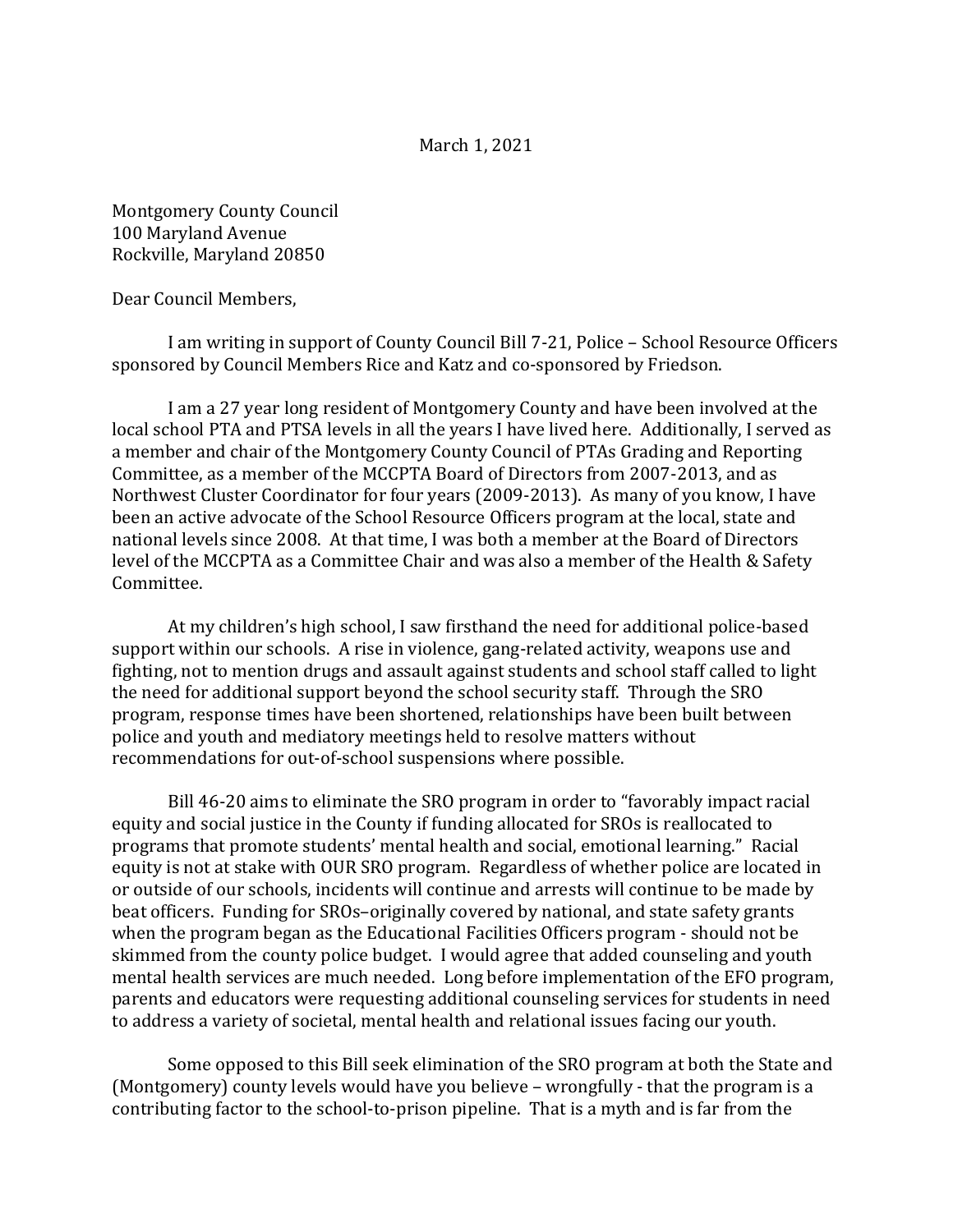truth. Serious school incidents are down in Montgomery County by more than 50% since the introduction of the Educational Facilities Officers ("EFO") program in 2001. SROs have prevented fights and serious incidents, mediated disputes among students, participated in restorative justice circles and worked with students, family, staff and administrators to correct behavior. In my children's high school, our SRO intervened before a student committed suicide, having been tipped off. In 97% of the cases referred to an SRO, the recommendation for arrests were made by school administrators – not the SRO. The reverse thinking that SROs pursue arrest of a student is both myth and misconception. The SRO is the only individual in the school building with legal arresting authority.

A detailed Memorandum of Understanding between MCPS and MCPD guides the actions of an SRO. It would be highly regrettable for this Council to interfere in MCPS's ability to run its schools the way it would like to by banning SROs from school buildings. Doing so will mean that beat officers will respond, response times will increase to at least 10 minutes or longer, responding officers will likely not know the student(s) involved and likely not have the specialized social emotional training SROs have. The short of it is that serious incidents will increase and responses will not be as well-tailored or handled in the future. This is not a decision that should be made by our Council Members. As Bill 7-21 sets out, that decision should be left to the professional and knowledgeable administrators in our schools.

I have also submitted testimony in opposition to HB1089 and shared with the Maryland General Assembly that governance of the state, county and local school systems should be left to the individual school boards. Your first priority must be for public safety, not against it. Without it, public education and all those involved will suffer. Students cannot learn, and teachers cannot educate in an unsafe school environment.

You must carefully consider the local schools' student incident data alongside that reported by the Maryland State Department of Education. You must confer with all stakeholders. There is an abundance of data that supports the reasoning behind the Bill and which strongly supports why the full Council should support it. Similarly, the State of Maryland should support local schools' governance of their own districts, as should this Council.

Statistically speaking, the five largest school districts that have experienced the greatest positive impact via reduction of serious school incidents (Baltimore City, Baltimore County, Howard County, Montgomery County and Prince George's County) have both the greatest number of students combined and the most to lose should Bill 7-21 fail to be passed. When viewing the incident and arrest data disaggregated by school versus aggregated by the entire county, it becomes clear that the data does not support the allegation that SROs contribute to the school-to-prison pipeline. Conversely, they are helping to reduce those numbers. Specifically, since 2001, serious school incidents have fallen by 51% while at the same time, student numbers have increased by 19%. The data must be obtained, reviewed, analyzed and that information and the local school district should in turn develop strategies before downsizing or complete program elimination.